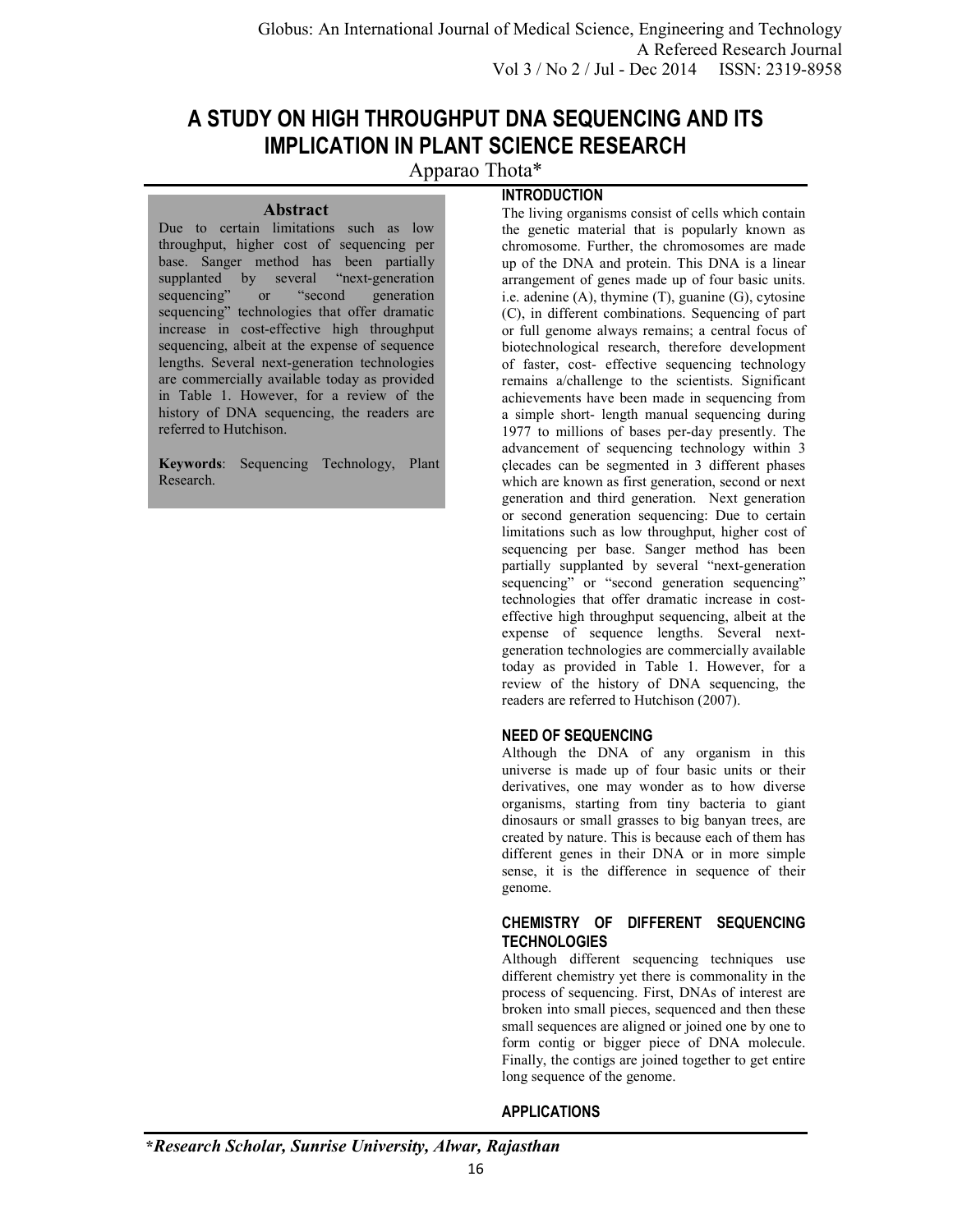Although compiling the various applications of high throughput sequencing is the beyond the scope of this article and readers may refer to the recent review for this purpose, yet an introductory, account is given below.

## **IDENTIFICATION OF DIFFERENTIALLY EXPRESSED TRANSCRIPTS**

When the primary objective of a biological study is gene expression profiling between two samples, mRNA sequencing (RNAseq) is the most appropriate approach for number of reasons. This sort of analysis is particularly relevant for detecting the difference of mRNA population between the wild-type and mutant strains, between treated versus untreated cells, cancer versus normal, and so on.

Although this can be studied in a number of ways such as SSH (selective subtractive hybridization),<br>cDNA-AFLP (amplified fragment length cDNA-AFLP (amplified fragment length polymorphism), MPSS (massive parallel sequence signature), SAGE (serial analysis of gene expression) and microarray, yet each of them is embodied with merits and demerits. Nevertheless, newer techniques become always superior to older one. Thus, besides larger dynamic range and sensitivity of RNA-seq, several additional factors have contributed to the rapid acceptance of sequencing for differential expression analysis. For an example, microarrays are simply not available for many non-model organisms (for example. Affymetrix offers microarrays for approximately 30 organisms). Additionally, sequencing gives unprecedented detail about transcriptional features that arrays cannot, such as novel transcribed regions, allele-specific expression, RNA editing and a comprehensive capability to capture alternative splicing.

#### **DE NOVO SEQUENCING OF CROP SPECIES WITHOUT REFERENCE GENOME SEQUENCE**

This is particularly important for sequencing of a crop for the first time. For years, people were doing in little different way which is known as 'shot gun' technique based on bacterial cloning. However, shot gun technique is slow, less efficient than this de novo sequencing or high throughput sequencing. It is noteworthy to mention here that recently pigeon pea and neem have been sequenced for the first time by Indian scientists.

#### **DISCOVERY OF SNP**

One of the central themes in genomics is to study allelic differences or variations which can be detected by discovering biallelic markers such as single nucleotide polymorphism (SNP) or haplotype i.e. group of SNPs that are associated in particular trait. Short sequences can be compared to a reference genome sequence to detect the variants.

These SNPs are of very good molecular marker for developing the genetic map which is useful information for plant breeder.

## **WIDE CROSSES AND ALIEN INTROGRESSION**

Pre-breeding is an important component in plant improvement particularly for crops that have a narrow genetic base. Sequencing of wild races is anticipated to have a profound effect because additional molecular markers could be rapidly developed on a genome-wide scale that help to target more narrowly defined genome regions to trace introgression and selection cycles.

## **MAPPING OF DNA-BINDING PROTEINS AND CHROMATIN**

Chip-on-chip Chip (chromatin immuneprecipitation) using microarrays) is a key approach to map in viva binding sites of various DNAbinding proteins across the genome. Here DNAprotein complex is precipitated with the protein specific antibody after which DNA was isolated with protease K digestion for sequence. This approach is termed as 'Chipset', which should produce a huge windfall, in particular for studies of multi-cellular eukaryotes where whole genorne coverage has generally required the use of several arrays.

#### **EPIGENETIC MODIFICATIONS**

Epigenetic is different from genetics which means changes of phenotype without any change in genetic material that is normally associated to methylation in cytosine bases of DNA or posttranslational modification of amino acid present in his tone tails. They play a key role in gene expression and in plant development under stress. Genome-wide analysis of epigenetic modifications of DNA is an active area of research.

#### **SMALL NON-CODING RNA PROFILING AND THE DISCOVERY OF NOVEL SMALL RNAs**

Small RNAs play important role in eukaryote gene expression. A related application of nextgeneration sequencing technologies to the analysis of transcriptomes is small noncoding RNA (ncRNA) discovery and profiling. These ncRNAs are RNA molecules that are not translated into a protein product This class of RNAs includes transfer RNA (tRNA), ribosomal RNA (rRNA), small nuclear and small nucleolus RNA, and micro RNA and small interfering RNA (miRNA and siRNA).

#### **CONCLUSION**

Next-generation-sequencing of aDNA is associated with a number of problems and requires modification of existing protocols. Nevertheless, the large amounts of data produced by the various